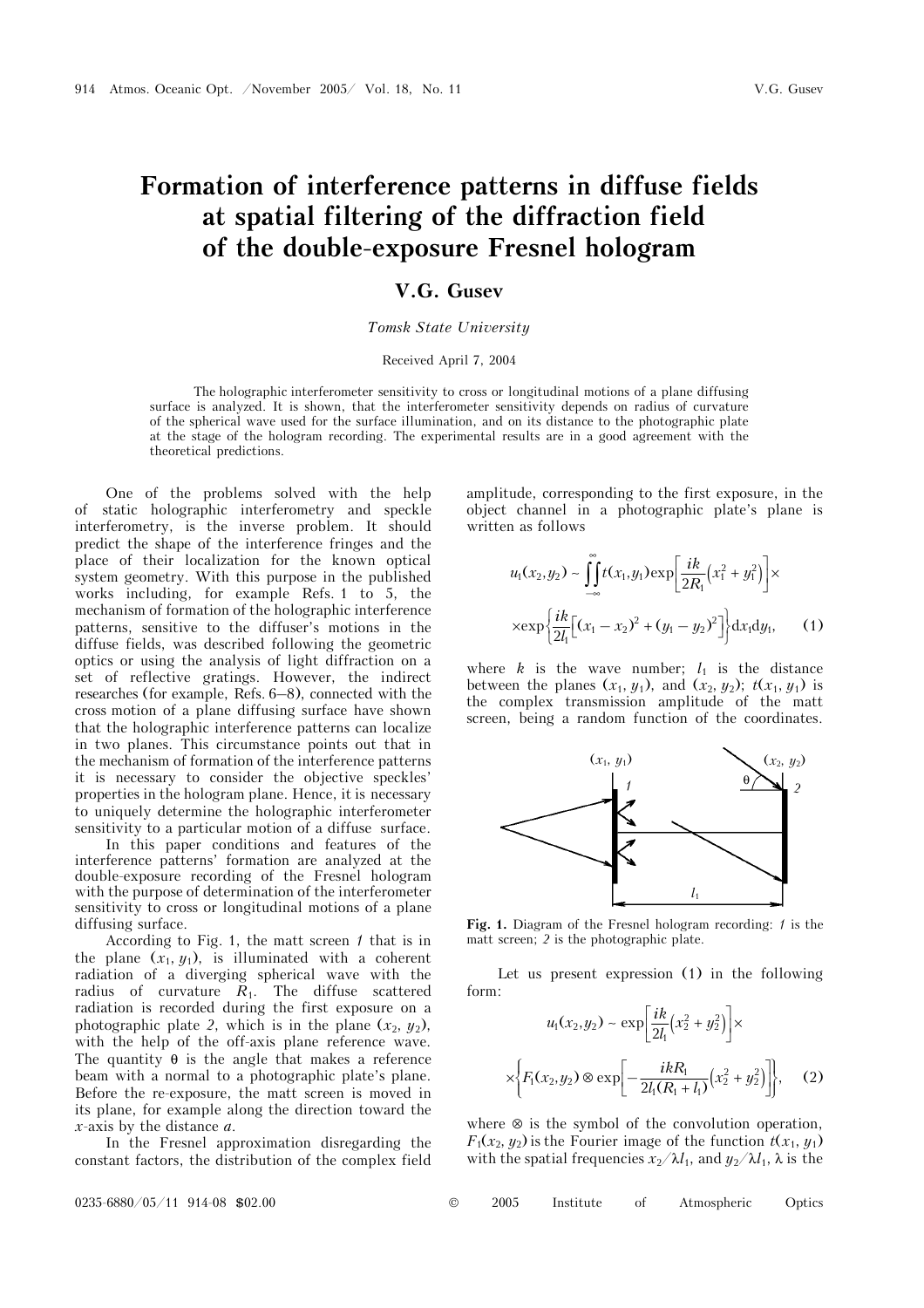wavelength of the coherent light used for recording and reconstruction of a hologram.

From Eq. (2) it follows that in the plane  $(x_2, y_2)$ the quasi-Fourier image of the matt screen's transmission function is formed, each point of which is widened to the size of the objective speckle $9$ because of the spatial boundedness of the diffraction field, caused by finite sizes of the diffuser area illuminated. Thus on the objective speckles the phase distribution of the diverging spherical wave with the radius of curvature  $l_1$  is superposed.

Distribution of the complex field amplitude for the second exposure in an object channel in a photographic plate's plane

$$
u_2(x_2, y_2) \sim \int_{-\infty}^{\infty} t(x_1 + a, y_1) \exp\left[\frac{ik}{2R_1}(x_1^2 + y_1^2)\right] \times
$$
  
 
$$
\times \exp\left\{\frac{ik}{2l_1}[(x_1 - x_2)^2 + (y_1 - y_2)^2]\right\} dx_1 dy_1
$$
 (3)

takes, after Fourier transforms, the following form

$$
u_2(x_2, y_2) \sim \exp\left(\frac{ikax_2}{l_1}\right) \exp\left[\frac{ik}{2l_1}(x_2^2 + y_2^2)\right] \times
$$

$$
\times \left\{ F_1(x_2, y_2) \otimes \exp\left[-\frac{ikR_1}{2l_1(R_1 + l_1)}(x_2^2 + y_2^2)\right] \times \right.
$$

$$
\times \exp\left(\frac{-ikax_2}{l_1}\right).
$$
(4)

On the basis of Eqs. (2) and (4) the complex transmission amplitude of the double-exposure hologram, corresponding to the  $(-1)$ st diffraction order, under condition of recording of the photographic plate blackening in the linear range is determined by the expression

$$
\tau(x_2, y_2) \sim \exp(-ikx_2 \sin \theta) \left\{ \exp\left[\frac{ik}{2l_1}(x_2^2 + y_2^2)\right] \times \right.
$$
  

$$
\times \left\{ F_1(x_2, y_2) \otimes \exp\left[-\frac{ikR_1}{2l_1(R_1 + l_1)}(x_2^2 + y_2^2)\right] \right\} + \left.\exp(ikax_2/l_1) \exp\left[\frac{ik}{2l_1}(x_2^2 + y_2^2)\right] \left\{ F_1(x_2, y_2) \otimes \right.\right.
$$
  

$$
\otimes \exp\left[-\frac{ikR_1}{2l_1(R_1 + l_1)}(x_2^2 + y_2^2)\right] \exp\left(-\frac{ikax_2}{l_1}\right) \left.\right\}.
$$
 (5)

Let at the stage of the hologram reconstruction a spatial filtering of the diffraction field is carried out in its plane and on the optical axis with the help of a round aperture in the opaque screen  $p$  (Fig. 2).

Thus within the limits of a filtering aperture's diameter, the phase changes are  $(kax_2/l_1) \leq \pi$ . Then distribution of the complex field amplitude at the output of a spatial filter takes the following form:

$$
u(x_2, y_2) \sim p(x_2, y_2) \exp\left[\frac{ik}{2l_1}(x_2^2 + y_2^2)\right] \times
$$
  

$$
\times \left\{\left\{F_1(x_2, y_2) \otimes \exp\left[-\frac{ikR_1}{2l_1(R_1 + l_1)}(x_2^2 + y_2^2)\right]\right\} + \left\{F_1(x_2, y_2) \otimes \otimes \exp\left[-\frac{ikR_1}{2l_1(R_1 + l_1)}(x_2^2 + y_2^2)\right] \exp(-ikax_2/l_1)\right\}, \quad (6)
$$

where  $p(x_2, y_2)$  is the transmission function of a spatial filter.



**Fig. 2.** Diagram of recording the interference pattern localized in a plane of the diffuser image formation: *2* is the hologram;  $3$  is the interferogram recording plane;  $L_1$  is the lens; p is the spatial filter.

Let's consider, that the positive lens  $L_1$  (Fig. 2) with a focal length  $f_1$  is in the hologram plane and the distance of  $l'_1$  satisfies the condition  $(1/l'_1)$  =  $= (1/f) - (1/l_1)$ . Besides, here and further for reducing the length of formulas we shall consider, that  $l'_1 = l_1$ , and do not take into account the factors which are insignificant for the final result. Then distribution of the complex field amplitude in the plane  $(x_3, y_3)$  of the diffuser image formation is determined by the expression

$$
u(x_3, y_3) \sim t(-x_3, -y_3) \exp\left[\frac{ik(R_1 + l_1)}{2l_1R_1}(x_3^2 + y_3^2)\right] \times
$$

$$
\times \left\{1 + \exp\left[\frac{ik(R_1 + l_1)ax_3}{l_1R_1}\right]\right\} \otimes P(x_3, y_3),\tag{7}
$$

where  $P(x_3, y_3)$  is the Fourier image of the function  $p(x_2, y_2)$  with the spatial frequencies  $x_3/\lambda l_1$ , and  $y_3/\lambda l_1$ .

If in Eq. (7) the period of functional change  $1 + \exp[i k(R_1 + l_1)ax_3/l_1R_1]$  is at least one order longer,<sup>11</sup> than the  $P(x_3, y_3)$  function width, which determines the size of the subjective speckle in the plane  $(x_3, y_3)$ , we shall remove it from the convolution integral symbol. Then distribution of the illumination over the recording plane *3* (Fig. 2) takes the following form

$$
I(x_3, y_3) \sim [1 + \cos(kG_1ax_3/l_1)] |t(-x_3, -y_3) \times
$$
  
 
$$
\times \exp\left[\frac{ik(R_1 + l_1)}{2l_1R_1}(x_3^2 + y_3^2)\right] \otimes P(x_3, y_3)|^2,
$$
 (8)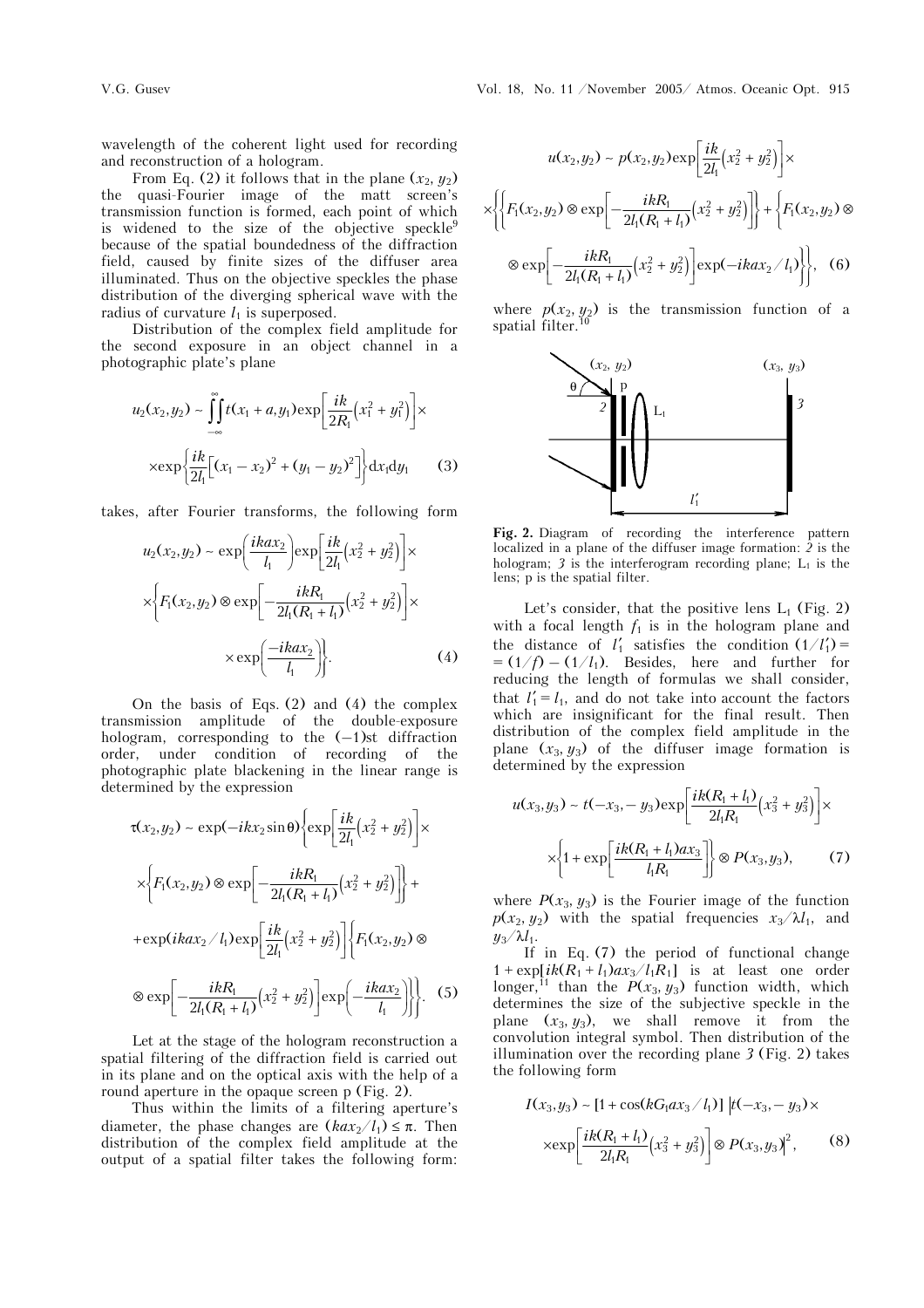where  $G_1 = (R_1 + l_1)/R_1$  is the coefficient introduced to characterize the change of the interferometer sensitivity depending on  $R_1$  and  $l_1$ .

From Eq. (8) it follows that within the limits of diffuser image the subjective speckle-structure is modulated by the interference fringes, which periodically alternate in the direction of its motion, and measurement of period of the interference fringes provides an opportunity to determine *a*.

Let now, at the stage of the hologram reconstruction, a spatial filtering of the diffraction field be carried out on the optical axis in the plane  $(x_3, y_3)$  (Fig. 3) of the diffusing plane image.



**Fig. 3.** Diagram of recording the interference pattern localized in the hologram plane: *2* is the hologram; *3* is the interferogram recording plane;  $L_1$  and  $L_2$  are the lenses;  $p$  is the spatial filter.

In this case, ignoring the spatial boundedness of the field because of the hologram finite size (or of the lens  $L_1$ ), the distribution of the complex field amplitude at the exit of a spatial filter, if the phase change within the filtering aperture,  $(kG_1ax_3/l_1) \leq \pi$ , is described by the expression

$$
u(x_3, y_3) \sim p(x_3, y_3) \exp\left[\frac{ik}{2l_1}(x_3^2 + y_3^2)\right] \times
$$
  

$$
\times \left\{t(-x_3, -y_3) \exp\left[\frac{ik(R_1 + l_1)}{2R_1l_1}(x_3^2 + y_3^2)\right] +
$$
  

$$
+ t(-x_3, -y_3) \exp\left[\frac{ik(R_1 + l_1)}{2R_1l_1}(x_3^2 + y_3^2)\right] \otimes
$$
  

$$
\otimes \exp\left\{-\frac{ik}{2l_1}[(x_3 - a)^2 + y_3^2]\right\} \otimes \exp\left[\frac{ik}{2l_1}(x_3^2 + y_3^2)\right].
$$
 (9)

Assume that the positive lens  $L_2$  (Fig. 3) with a focal length of  $f_2$  is in a spatial filter's plane. Besides, here and below we shall consider, for the sake of brevity, that  $l'_2 = l'_1 = l_1$  and  $f_2 = l_1/2$ . Then the distribution of the complex field amplitude in the plane  $(x_4, y_4)$  of the hologram image formation takes the form

$$
u(x_4, y_4) \sim \left\{ F_1(-x_4, -y_4) \otimes \exp\left[ -\frac{i k R_1}{2l_1 (R_1 + l_1)} \left( x_4^2 + y_4^2 \right) \right] \right\} \times
$$
  
 
$$
\times [1 + \exp(-i k a x_4 / l_1)] \otimes P(x_4, y_4), \qquad (10)
$$

where  $P(x_4, y_4)$  is the Fourier image of the function  $p(x_3, y_3)$  with the spatial frequencies  $x_4/\lambda l_1$  and  $y_4/\lambda l_1$ .

On the basis of Eq. (10) distribution of illumination over the plane *3* (Fig. 3) when the period of functional change  $1 + \exp(-ikax_4/l_1)$  exceeds the  $P(x_4, y_4)$  function width, which characterizes the size of the subjective speckle in the plane  $(x_4, y_4)$ , is determined, allowing for the sign of a tilt angles of the wave fronts, by the following expression

$$
I(x_4, y_4) \sim [1 - \cos(kax_4/l_1)] |F_1(-x_4, -y_4) \otimes
$$

$$
\otimes \exp \left[ -\frac{i k R_1}{2l_1 (R_1 + l_1)} (x_4^2 + y_4^2) \right] \otimes P(x_4, y_4)|^2. \quad (11)
$$

It is necessary to mention, that in deriving the expressions (8) to (11) the constant phase component  $k(R_1 + l_1)a^2/2R_1l_1$  was not taken into account because of its smallness.

From Eq. (11) it follows, that in the hologram plane the periodic, along the direction of the diffuser motion, interference fringes modulate the subjective speckle-structure. Thus, the interferometer sensitivity to cross motion does not depend on radius of curvature  $R_1$  of a diverging spherical wave used for illumination of the matt screen *1* (see Fig. 1).

The localization of the interference patterns in two planes: in the hologram plane and in the plane of formation of the image of a plane diffusing surface, is caused by that, on the one hand, the objective speckles in the hologram plane contain the information on the phase distribution of a diverging spherical wave with the radius of curvature  $l_1$ . On the other hand, in the hologram plane there is a displacement of the objective speckles corresponding to the second exposure by the identical distance. It is explained by that for the light field scattered by the matt screen *1* (see Fig. 1), every spatial frequency participating in the formation of the objective speckle, corresponding to the second exposure, is displaced by the same distance compared with the spectrum, which corresponds to the first exposure. Besides for the fixed values  $a$  and  $l_1$  the displacement of the objective speckles increases with the decrease of the radius of curvature  $R_1$  of a diverging wave front, used for the diffuser's illumination. For this reason, the interferometer sensitivity (Fig. 4) to cross motion increases if the interference pattern is recorded in the plane of formation of the image of the diffusing surface, where the identical speckles of two exposures are combined when performing a spatial filtering of the diffraction field in the hologram plane.

At the stage of the double-exposure hologram's recording, the matt screen *1* (see Fig. 1) is illuminated with a coherent radiation of a converging spherical wave. Therefore, the interference fringes' frequency in the interference pattern localized in the hologram plane as well as in the case of the diffuser illumination by radiation of a diverging spherical wave also does not depend on radius of curvature  $R_1$ . However, in recording the interference pattern localized in the plane of the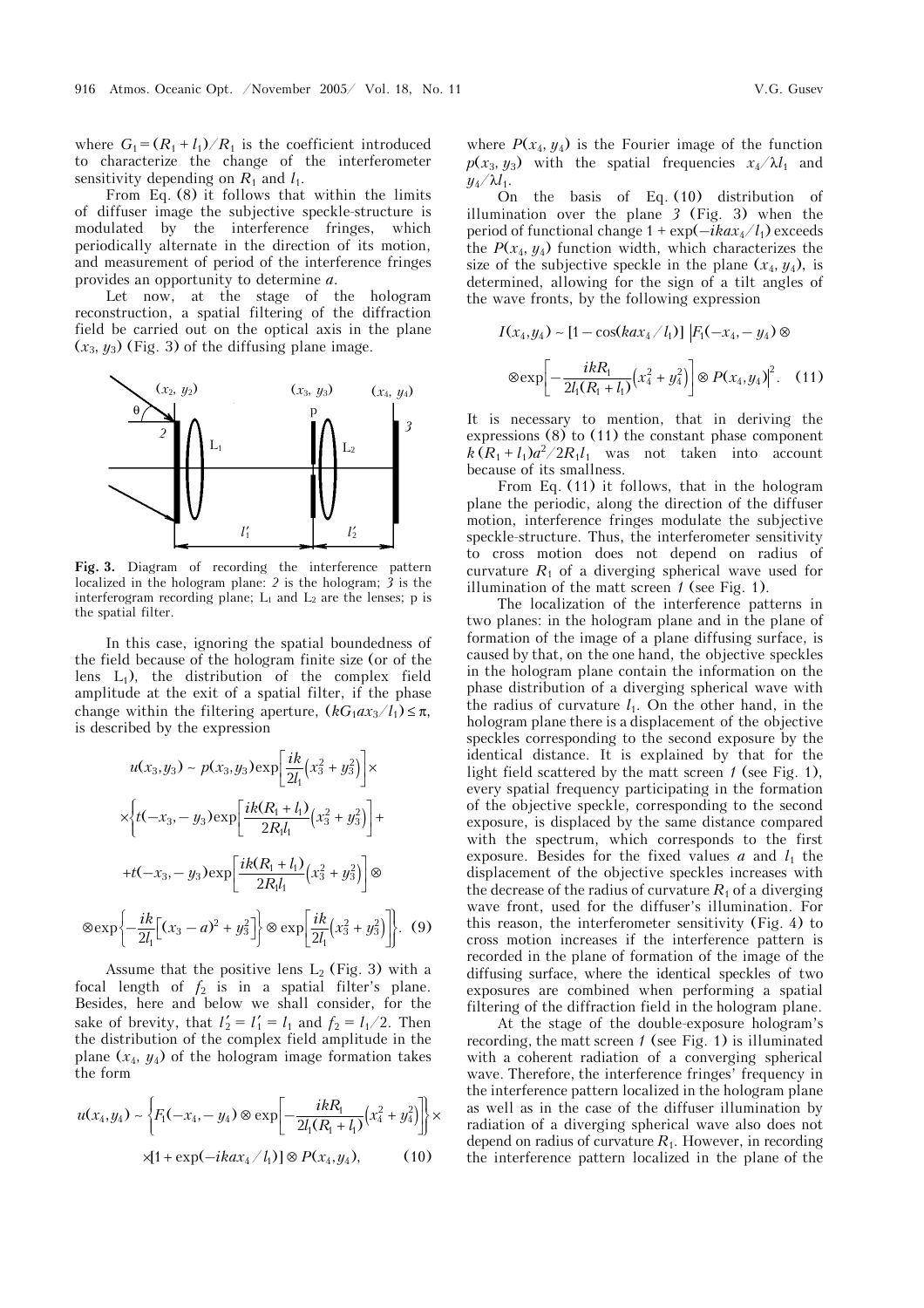diffuser image formation, the interferometer sensitivity changes by  $G_2 = (R_1 - l_1)/R_1$  times. In this case, the interferometer sensitivity decreases down to zero, as it follows from Fig. 4 at a fixed  $l_1$ , as the radius of curvature decreases from  $R_1 = \infty$  down to  $R_1 = l_1$ .



**Fig. 4.** Dependences of the interferometer sensitivity coefficients on the radius of curvature of a spherical wave front for  $l_1 = 250$  mm:  $G_1$  (1);  $G_2$  (2);  $G_3$  (3).

This circumstance is connected with the reduction of the displacement of the objective speckles corresponding to the second exposure in the hologram plane. Moreover, at  $R_1 = l_1$  the identical objective speckles of two-exposures coincide in the hologram plane except only for a tilt angle between the specklefields of two-exposures determined by the ratio  $a/l_1$ . As a result, the interference pattern is localized only in the hologram plane ("frozen" interference fringes). It is typical of the interference pattern that it does not change at variation of the observation angle if there is a positive lens with the focal length  $f \leq l_1$  in the hologram plane. Further reduction of the radius of curvature  $R_1$  leads to the displacement of the identical objective speckles corresponding to the second exposure. This displacement leads to the interferometer sensitivity increase (see Fig. 4) at recording the interference pattern localized in a plane of the diffuser image formation.

Let the matt screen *1* (see Fig. 1) be displaced, before a photographic plate re-exposure, along the *z*– axis by the distance of  $\Delta l = l_2 - l_1$ , and  $\Delta l \ll l_1$ . Then, allowing for the constant phase factors, distribution of the complex transmission amplitude of the doubleexposure hologram, corresponding to the  $(-1)$ st order of diffraction, in the Fresnel approximation takes the following form

$$
\tau'(x_2, y_2) \sim \exp(-ikx_2 \sin \theta) \Biggl\{ \exp(ikl_1) \exp\Biggl[ \frac{ik}{2l_1} (x_2^2 + y_2^2) \Biggr] \times \\ \times \Biggl\{ F_1(x_2, y_2) \otimes \exp\Biggl[ -\frac{ikR_1}{2l_1 (R_1 + l_1)} (x_2^2 + y_2^2) \Biggr] \Biggr\} + \\ + \exp(ikl_2) \exp\Biggl[ \frac{ik}{2l_2} (x_2^2 + y_2^2) \Biggr] \Biggl\{ F_1(x_2, y_2) \otimes \Biggr\}
$$

 $\otimes \exp\left[-\frac{ikR_2l_2}{2l_1^2(R_2+l_2)}(x_2^2+y_2^2)\right]\right\},$  (12)

where  $R_2 = R_1 - \Delta l$ .

If at the stage of the hologram reconstruction spatial filtering is carried out of the diffraction field (see Fig. 2) in the hologram plane on the optical axis, and the phase change  $[k\Delta l - k\Delta l(x_2^2 + y_2^2)/2l_2^2] \le \pi$ , within the limits of a filtering aperture's diameter the distribution of the complex field amplitude over the plane of the diffuser image formation is determined by the expression

$$
u'(x_3, y_3) \sim t(-x_3, -y_3) \exp\left[\frac{ik(R_1 + l_1)}{2R_1l_1}(x_3^2 + y_3^2)\right] \times
$$

$$
\times \left\{1 + \exp\left[-\frac{ik\left(R_1^2 - l_1^2\right)\Delta l}{2R_1^2l_1^2}(x_3^2 + y_3^2)\right]\right\} \otimes P(x_3, y_3). \quad (13)
$$

When in Eq. (13) the function variation period 1 +  $\exp \left(-\frac{ik(R_1^2 - l_1^2)\Delta l}{2R_1^2 l_1^2}(x_3^2 + y_3^2)\right)$  $\left[-\frac{ik\left(R_{\rm I}^2-l_{\rm I}^2\right)\Delta l}{2R_{\rm I}^2l_{\rm I}^2}(x_3^2+y_3^2)\right]$ is longer, than the

 $P(x_3, y_3)$  function width, distribution of illumination over the plane of recording *3* (see Fig. 2) takes the form

$$
I'(x_3, y_3) \sim \left\{ 1 + \cos \left[ \frac{kG_3 \Delta l}{2l_1^2} \left( x_3^2 + y_3^2 \right) \right] \right\} \left| t(-x_3, -y_3) \times \right.
$$

$$
\times \exp \left[ \frac{ik(R_1 + l_1)}{2R_1 l_1} \left( x_3^2 + y_3^2 \right) \right] \otimes P(x_3, y_3)^2, \quad (14)
$$

where  $G_3 = (R_1^2 - l_1^2)/R_1^2$  is the coefficient introduced to characterize the interferometer sensitivity variation depending on the  $R_1$  and  $l_1$  quantities.

From Eq. (14) it follows, that within the limits of the diffuser image, the fringes of an equal tilt (the system of concentric rings) modulate the subjective speckle-structure and measurement of the rings' radii in the next orders of interference, enables one to determine Δ*l* value.

Let spatial filtering of the diffraction field be performed at the stage of the hologram reconstruction on an optical axis in the  $(x_3, y_3)$  plane (see Fig. 3) of the diffuser image formation. In this case distribution of the complex field amplitude over the plane  $(x_4, y_4)$ of the hologram image formation, if the phase change  $\left[ kG_3\Delta l(x_3^2+y_3^2)/2l_1^2 \right] \leq \pi$  within the limits of a filtering aperture, is determined by the following expression

$$
u'(x_4, y_4) \sim \left\{ F_1(-x_4, -y_4) \otimes \exp\left[ -\frac{i k R_1}{2l_1 (R_1 + l_1)} (x_4^2 + y_4^2) \right] \right\} \times \\ \times \left\{ 1 + \exp\left\{ i \left[ k \Delta l - \frac{k \Delta l}{2l_1^2} (x_4^2 + y_4^2) \right] \right\} \right\} \otimes P(x_4, y_4). \tag{15}
$$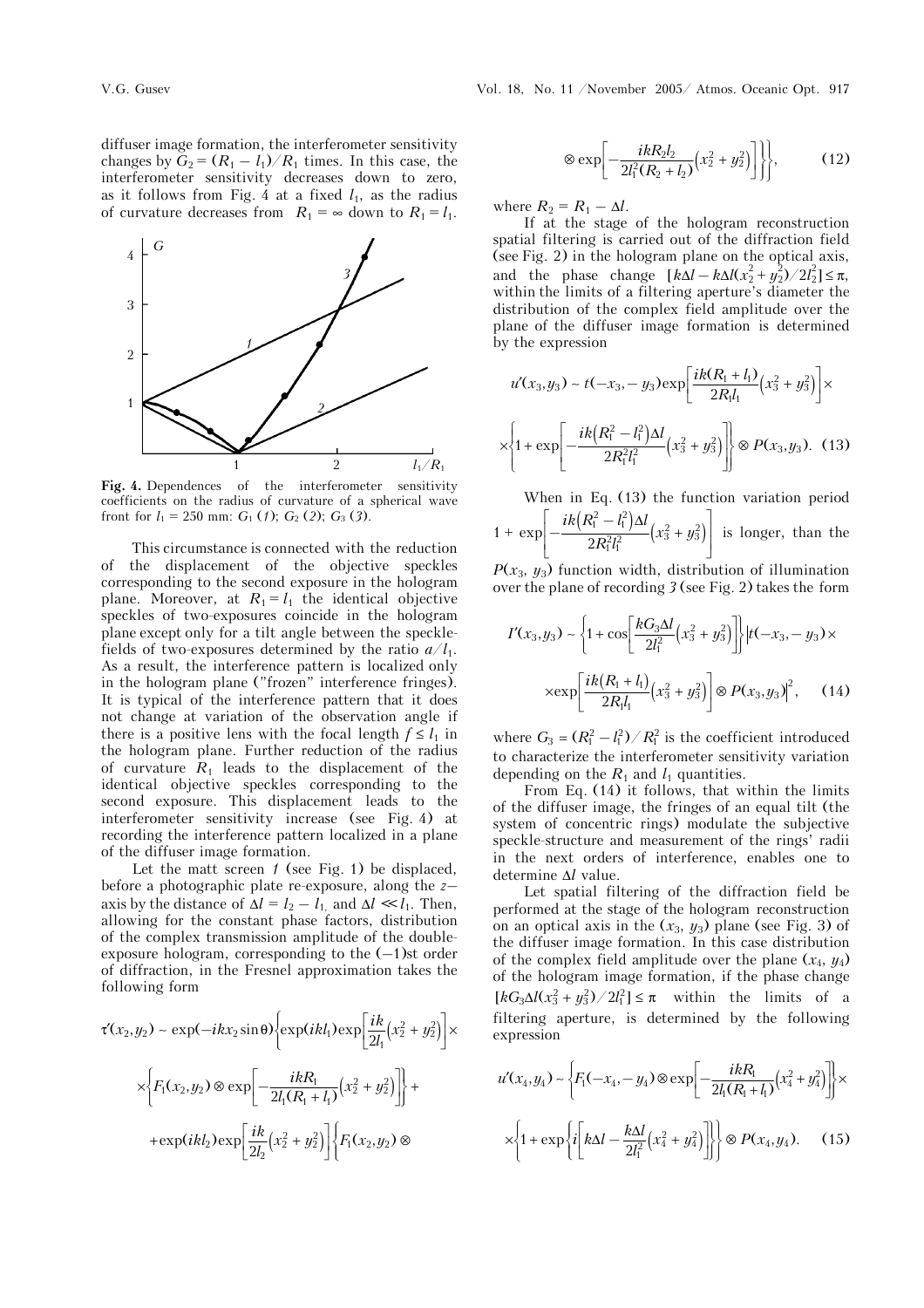From Eq. (15) it follows that the distribution of illumination in the plane *3* (see Fig. 3), assuming that the function period  $1 + \exp{\{i[k\Delta l - k\Delta l(x_4^2 + y_4^2)/\}]}$ 

 $\langle 2l_1^2 \rangle$  exceeds the  $P(x_4, y_4)$  function width, takes the following form

$$
I'(x_4, y_4) \sim \left\{ 1 + \cos \left[ k\Delta l - \frac{k\Delta l}{2l_1^2} \left( x_4^2 + y_4^2 \right) \right] \right\} |F_1(-x_4, -y_4) \otimes
$$

$$
\otimes \exp \left[ -\frac{i k R_1}{2l_1 (R_1 + l_1)} \left( x_4^2 + y_4^2 \right) \right] \otimes P(x_4, y_4)^2. \quad (16)
$$

According to the expression (16) in the plane of the hologram image formation, the interference pattern in the form of the rings modulates the subjective speckle structure. Thus, the interferometer sensitivity to the diffuser longitudinal motion does not depend on the radius of curvature  $R_1$  of the diverging spherical wave used for the matt screen *1* illumination (see Fig. 1). Besides, as in the case of interference patterns' formation, when before the reexposure the diffuser is moved across, the opposite phase change along the interference pattern's coordinate occurs compared to that in the interference pattern localized in the plane of the diffuser image formation.

If at the stage of the double-exposure hologram's recording the matt screen *1* (see Fig. 1) is illuminated with a coherent radiation of a converging spherical wave, then taking into account that  $R_2 = R_1 + \Delta l$ , the interference rings' radii in the interference pattern localized in the hologram plane, also do not depend on  $R_1$ . Thus, for the interference pattern localized in the plane of the diffuser image formation, the interferometer sensitivity to longitudinal motion of the plane diffuse surface also changes by *G*3 times.

In the considered case of the interference patterns' formation, the objective speckles in the hologram plane bear information on the phase distribution of the diverging spherical waves with the radii of curvature  $l_1$  and  $l_2$  as it follows from the expression (12). This circumstance, on the one hand, provides the interference patterns' localization in the hologram plane and independence of the interference rings' radii in it of  $R_1$ . On the other hand, in the general case identical objective speckles of two exposures within the limits of small area of the photographic plate on the optical axis coincide in the hologram plane. In spite of this, the objective speckles, corresponding to the second exposure, have the tilt angle changing along the radius from the optical axis. Besides at a fixed  $l_1$  the tilt angle decreases with the decrease of  $|R_1|$  within the limits of  $l_1 \leq |R_1| \leq \infty$  that leads to the sensitivity reduction down to zero (see Fig. 4) to the diffuser longitudinal motion for the interference pattern localized in the plane of its image formation.

Further reduction of the radius of curvature when  $|R_1| \leq l_1$ , is accompanied by the tilt angle increase of the identical speckles, corresponding to the second exposure that leads to an increase of the interferometer sensitivity at recording of the interference pattern localized in the plane of the diffuser image formation. Within a rather narrow interval of  $|R_1|$  values in the vicinity of  $|R_1| = l_1$ , which satisfies the condition

$$
\left|kG_3\Delta l(D/2)^2/2l_1^2\right|\leq\pi,
$$

where *D* is the illuminated area diameter of the matt screen *1* (see Fig. 1), in the hologram plane only a spatial separation of the objective speckles of second and first exposures occurs along the radius from the optical axis.

Consequently, at  $|R_1| = l_1$  the recording of the interference pattern localized in the hologram plane needs for spatial filtering of the diffraction field to be performed on the optical axis in the plane of the diffuser image formation, although no interference pattern corresponding to the expression (14) is observed in this plane.

To prove this, we shall limit ourselves to consideration of the case of the matt screen illumination *1* (see Fig. 1) with the radiation of a converging spherical wave with radius of curvature  $R_1 = l_1$ . Then the distribution of the complex transmission amplitude of the double-exposure hologram, corresponding to the  $(-1)$ st order of diffraction, takes the form

$$
\tau'(x_2, y_2) \sim \exp(-ikx_2 \sin \theta) \Biggl\{ \exp(ikl_1) \exp\Biggl[ \frac{ik}{2l_1} (x_2^2 + y_2^2) \Biggr] \times
$$
  
 
$$
\times F_1(x_2, y_2) + \exp(ikl_2) \exp\Biggl[ \frac{ik}{2l_2} (x_2^2 + y_2^2) \Biggr] F_2(x_2, y_2) \Biggr\}, \tag{17}
$$

where  $F_2(x_2, y_2)$  is the Fourier image of the function  $t(x_1, y_1)$  with the spatial frequencies  $x_2/\lambda l_2$ , and  $y_2/\lambda l_2$ .

At the hologram reconstruction (see Fig. 3) the distribution of the complex field amplitude in the plane  $(x_3, y_3)$  of the diffuser image formation, at the exit of a spatial filter, is determined by the expression

$$
u'(x_3, y_3) \sim p(x_3, y_3) \exp\left[\frac{ik}{2l_1}(x_3^2 + y_3^2)\right] \times
$$

$$
\times \left\{ \exp(ikl_1)t(-x_3, -y_3) + \exp(ikl_2) \exp\left[-\frac{ik}{2\Delta l}(x_3^2 + y_3^2)\right] \otimes \otimes t\left(-\frac{l_2}{l_1}x_3, -\frac{l_2}{l_1}y_3\right) \right\}.
$$
(18)

If the diameter *d* of a filtering aperture satisfies the condition  $d \leq 2\lambda l_1^2/D\Delta l$ , then in Eq. (18) it is possible to assume, that within the limits of a filtering aperture there are identical objective speckles of two exposures, i.e.

$$
t(-x_3, -y_3) \approx t\left(-\frac{l_2}{l_1}x_3, -\frac{l_2}{l_1}y_3\right).
$$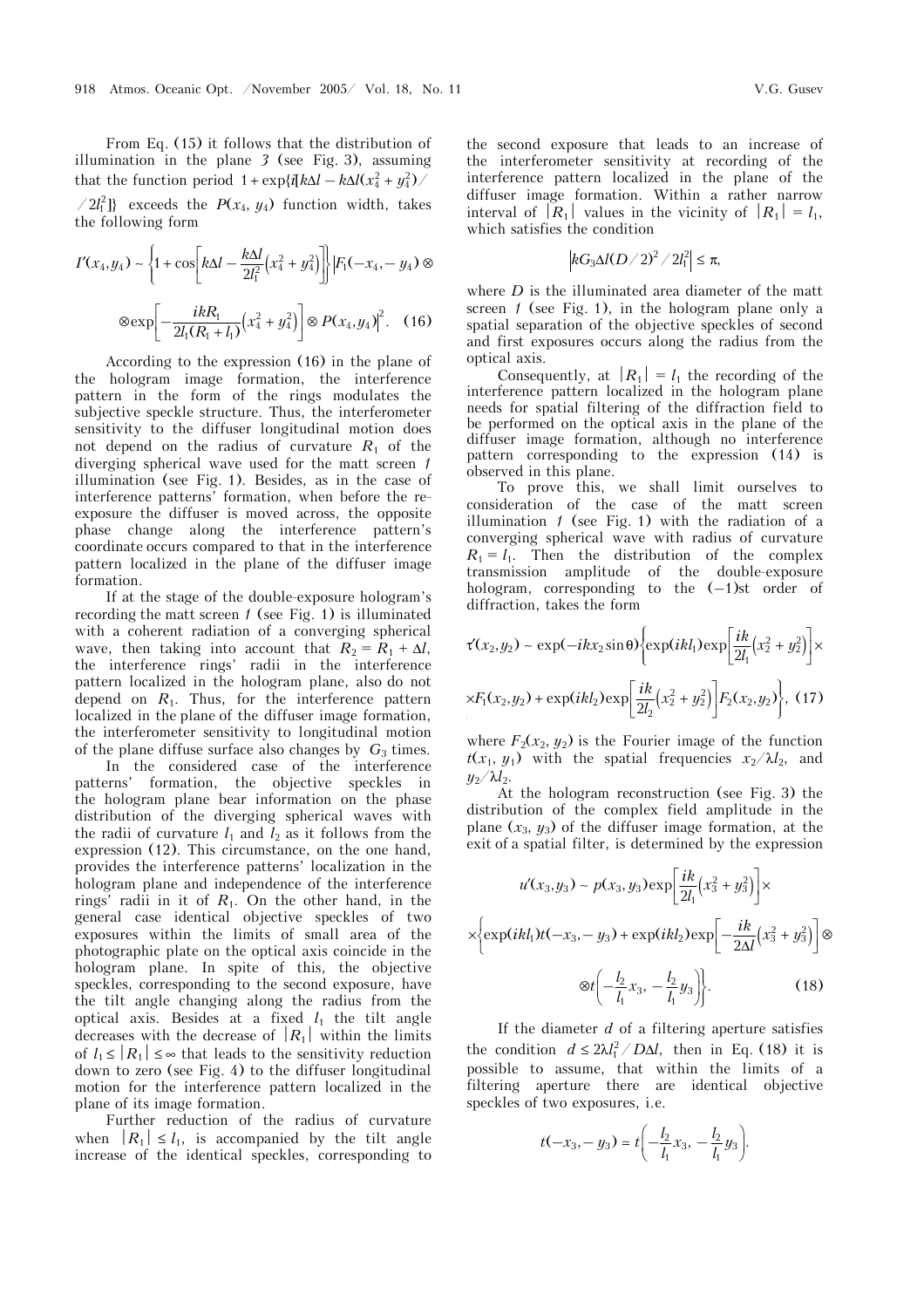Then distribution of the complex field amplitude in the plane  $(x_4, y_4)$  of the hologram image formation takes the following form

$$
u'(x_4, y_4) \sim \left\{ 1 + \exp\left\{ i \left[ k\Delta l + \frac{k\Delta l}{2l_1^2} \left( x_4^2 + y_4^2 \right) \right] \right\} \right\} \times
$$
  
 
$$
\times F_1(-x_4, -y_4) \otimes P(x_4, y_4), \tag{19}
$$

and the distribution of illumination in it, is determined by the expression

$$
I'(x_4, y_4) \sim \left\{ 1 + \cos \left[ k\Delta l + \frac{k\Delta l}{2l_1^2} (x_4^2 + y_4^2) \right] \right\} \times
$$
  
 
$$
\times \left| F_1(-x_4, -y_4) \otimes P(x_4, y_4) \right|^2.
$$
 (20)

In its turn, when performing a spatial filtering of the diffraction field in the hologram plane at a point, for example, with the coordinates  $x_{02}$ , 0 distribution of the complex field amplitude at the exit of a spatial filter takes the form

$$
u'(x_2, y_2) \sim p(x_2, y_2) \times
$$
  

$$
\times \left\{ \exp(ikl_1) \times \exp\left\{ \frac{ik}{2l_1} \left[ (x_2 + x_{02})^2 + y_2^2 \right] \right\} \times
$$
  

$$
\times F_1(x_2 + x_{02}, y_2) + \exp(ikl_2) \times
$$
  

$$
\times \exp\left\{ \frac{ik}{2l_2} \left[ (x_2 + x_{02})^2 + y_2^2 \right] \right\} F_2(x_2 + x_{02}, y_2) \right\}.
$$
 (21)

When the positive lens  $L_1$  constructs (see Fig. 2) the diffuser image in the plane  $(x_3, y_3)$  and the phase change of the interference pattern localized in the hologram plane does not exceed  $\pi$ , the distribution of the complex field amplitude in it, within the limits of a filtering aperture, is determined by the expression

$$
u'(x_3, y_3) \sim \left\{ \exp\left[\frac{ik}{l_1}x_{02}(x_3 - x_{02})\right]t(-x_3 + x_{02}, -y_3) + \right. \\ \left. + \exp\left[\frac{ik}{l_1}\left(1 - \frac{\Delta l}{l_1}\right)x_{02}(x_3 - x_{02})\right] \times \right. \\ \left. \times t\left[-\frac{l_2}{l_1}(x_3 - x_{02}), -\frac{l_2}{l_1}y_3\right] \right\} \otimes P(x_3, y_3). \tag{22}
$$

If a filtering aperture's diameter satisfies the condition  $d \leq 2\lambda l_1^2/D\Delta l$ , then, disregarding the phase constant value, distribution of illumination over the plane  $(x_3, y_3)$  takes the following form

$$
I'(x_3,y_3) \sim \left[1+\cos\left(kx_{02}\Delta l x_3/l_1^2\right)\right] \times
$$

$$
\times \left| \exp(ikx_{02}x_3/l_1)t(-x_3+x_{02}, -y_3) \otimes P(x_3, y_3)\right|^2. (23)
$$

From Eq. (23) it follows that the subjective speckle-structure is modulated by the equidistant along the *x*-axis interference fringes. Thus, the interference fringes' frequency increases with the distance from the optical axis where spatial filtering of the diffraction field is being done that is caused by the increase of the displacement in the hologram plane along a radius from the optical axis of the objective speckles, corresponding to the second exposure, relative to their position at the first exposure. Besides it is necessary to note, that in a plane of the diffuser image formation, as well as in the all above-stated cases, the interference pattern's localization is provided due to the conservation of information on the phase distribution of a diverging spherical wave by the objective speckles.

In experiment the double-exposure Fresnel holograms were recorded on the photographic plates of a Mikrat-VRL type with the radiation of a He–Ne laser at the wavelength of 0.63 μm. The technique of experiment consists in comparison of the results of the hologram recording for the fixed values of both the cross  $a = (0.025 \pm 0.002)$  mm, and longitudinal motion  $\Delta l = (1.85 \pm 0.002)$  mm. Thus, the distance between the matt screen and a photographic plate *l*<sup>1</sup> was 250 mm, and the various radii of curvature of the diverging or converging spherical waves were selected within the limits from  $R_1 = \infty$  up to  $|R_1| =$ = 125 mm. The diameter of the illuminated area of the matt screen was about 30 mm.

As an example in Fig. 5 the interference patterns localized in the plane of the diffuser image formation and characterizing its cross motion are presented.



**Fig. 5.** The interference patterns localized in the plane of the diffuser image formation and characterizing its cross motion: for  $R_1 = \infty$  (*a*); for  $R_1 = 350$  mm (*b*).

The "T" mark has been preliminary drawn on the matt screen. The interference patterns were recorded at spatial filtering of the diffraction field in the hologram plane by reconstructing it with a smalldiameter (≈ 2 mm) laser beam. Figure 5*à* corresponds to the matt screen *1* illumination (see Fig. 1) by a collimated beam and Fig. 5*b* to a diverging spherical wave with the radius of curvature  $R_1 = 350$  mm. In these cases, as well as in the subsequent one, with the change of both the magnitude and the sign of  $R_1$ , the interference patterns localized in the hologram plane, had the identical frequency of the interference fringes, corresponding to the fringe frequency in Fig. 5*à*. A spatial filtering of the diffraction field in a plane of the diffuser image formation (see Fig. 3) was carried out with a filtering aperture of 2-mm diameter.

By measuring periods of the interference fringes, the coefficients  $G_1$  and  $G_2$  were determined (besides,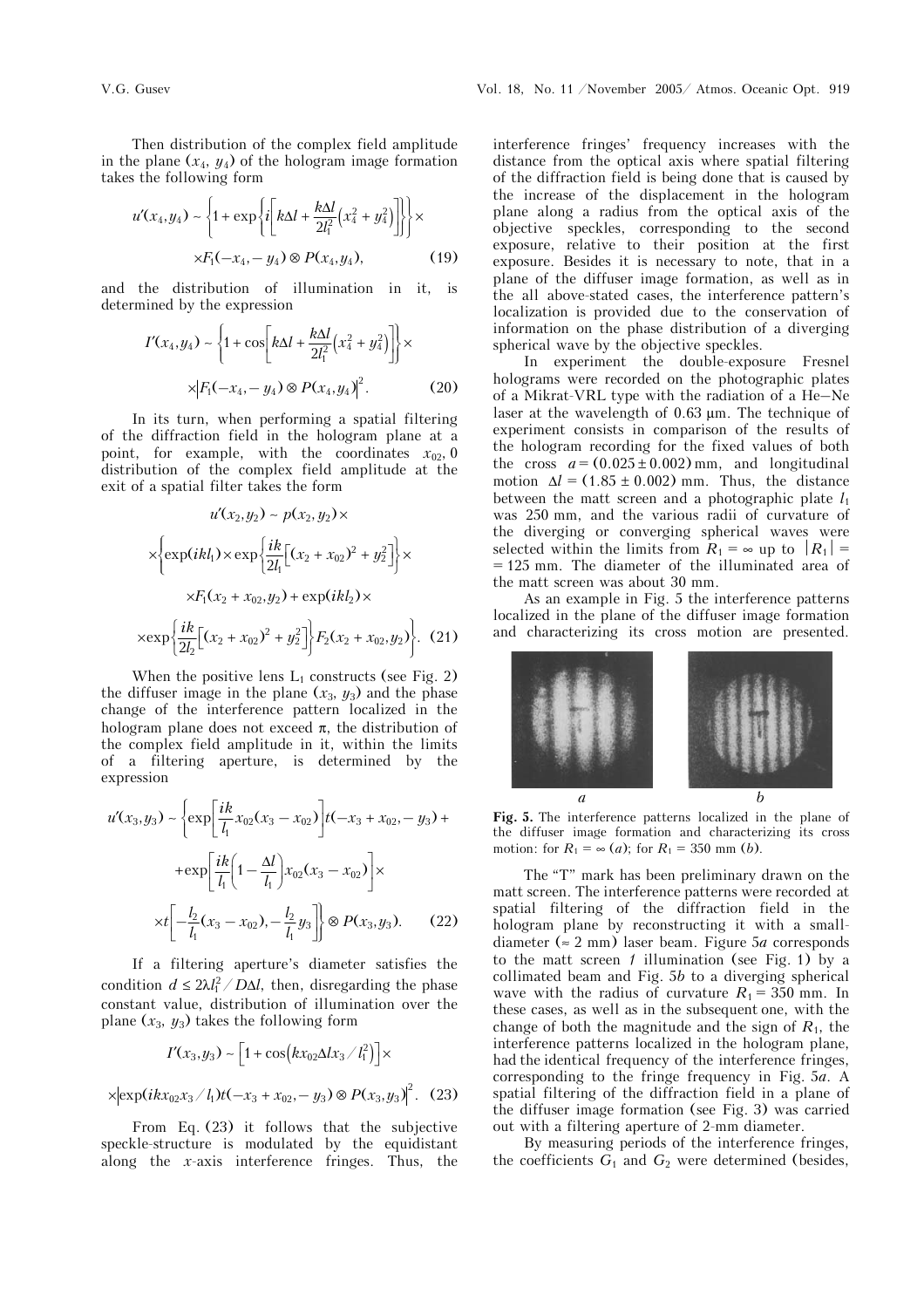the coefficients *G* can be determined from the measured values of  $l_1$  and  $R_1$ ). The values of  $G_1$  and *G*2 obtained in that way corresponded to Fig. 4 accurate to 10%, admitted in the experiment, and to results of the indirect researches in Refs. 6 to 8, that used the diffuser cross motion.

The interference patterns in Fig. 6 are localized in the plane of the diffuser image formation and characterize its longitudinal motion, when at the doubleexposure hologram recording the matt screen *1* (see Fig. 1) was illuminated with a collimated beam.



**Fig. 6.** The interference patterns localized in a plane of the diffuser image formation, characterizing its longitudinal motion and corresponding to realization of a spatial filtering of the diffraction field on the optical axis (*à*) and out of the optical axis (*b*).

Their recording was carried out similarly to recording of the interference patterns characterizing the diffuser cross motion. Thus, Fig. 6*à* corresponds to the spatial filtering of the diffraction field on the optical axis, Fig. 6*b* shows the case of filtering made at a distance of  $x_{02} = 9$  mm from it. In the last case, distribution of the complex field amplitude in the (*x*2, *y*2) hologram plane (see Fig. 2) takes the following form

$$
u'(x_2, y_2) \sim p(x_2, y_2) \Biggl\{ \exp(ikl_1) \times
$$
  

$$
\times \exp \Biggl\{ \frac{ik}{2l_1} \Bigl[ (x_2 + x_{02})^2 + y_2^2 \Bigr] \Biggr\} \Biggl\{ F_1(x_2 + x_{02}, y_2) \otimes
$$
  

$$
\otimes \exp \Biggl\{ - \frac{ik}{2l_1} \Bigl[ (x_2 + x_{02})^2 + y_2^2 \Bigr] \Biggr\} +
$$
  

$$
+ \exp(ikl_2) \exp \Biggl\{ \frac{ik}{2l_2} \Bigl[ (x_2 + x_{02})^2 + y_2^2 \Bigr] \Biggr\} \times
$$
  

$$
\times \Biggl\{ F_1(x_2 + x_{02}, y_2) \otimes \exp \Biggl\{ - \frac{ik}{2l_2} \Bigl[ (x_2 + x_{02})^2 + y_2^2 \Bigr] \Biggr\} \Biggr\} .
$$
 (24)

If the phase change of the interference pattern localized in the hologram plane does not exceed  $\pi$ , within the limits of the filtering aperture, the distribution of the complex field amplitude in the  $(x_3, y_3)$  plane (see Fig. 2) of the diffuser image formation, without the account of a constant phase component  $k\Delta l$ , is determined by the following expression

$$
u'(x_3, y_3) \sim t(-x_3 + x_{02}, -y_3) \exp \left\{ \frac{ik}{2l_1} \left[ (x_3 + x_{02})^2 + y_3^2 \right] \right\} \times
$$

$$
\times \left\{1 + \exp\left[-\frac{i k \Delta l}{2l_1^2} \left(x_3^2 + y_3^2\right)\right]\right\} \otimes P(x_3, y_3), \quad (25)
$$

according to which, the distribution of illumination over this plane takes the form

$$
I'(x_3, y_3) \sim \left\{ 1 + \cos \left[ \frac{k \Delta l}{2l_1^2} (x_3^2 + y_3^2) \right] \right\} \times
$$
  
 
$$
\times |t(-x_3 + x_{02}, -y_3) \exp \left\{ \frac{ik}{2l_1} [(x_3 + x_{02})^2 + y_3^2] \right\} \otimes
$$
  
 
$$
\otimes P(x_3, y_3)|^2.
$$
 (26)

As follows from Eq. (26), the center of the plane diffusing surface shifts, at the  $x_{02}$  change, relative to the position of the interference pattern's center that is caused by the parallax phenomenon. Besides, the change of  $x_{02}$  results in the interference pattern's phase change from 0 up to  $\pi$ , when the center of a filtering aperture moves in the interference pattern localized in the hologram plane from the interference fringe's minimum to its maximum, ("live" interference fringes). The same dynamics of the interference patterns' behavior takes place also in the case of<br>reconstruction of the double-exposure Fresnel double-exposure Fresnel hologram, the recording of which was carried out for determination of the size of the diffuser cross motion.

The interference patterns in Fig. 7 are localized in the plane of the diffuser image formation and characterize its longitudinal motion. At the stage of the hologram recording, the matt screen *1* (see Fig. 1) was illuminated with a diverging spherical wave with  $R_1 = 350$  mm (Fig. 7*a*) or with a converging spherical wave with  $R_1 = 125$  mm (Fig. 7*b*).



**Fig. 7.** The interference patterns localized in the plane of the diffuser image formation characterizing its longitudinal motion:  $R_1 = 350$  mm (*a*);  $R_1 = 125$  mm (*b*).

In Figs.  $6a$  and 7 the coefficient  $G_3$  values determined from measured radii of interference rings in the adjacent orders of interference, correspond to those in Fig. 4. Thus in all cases, connected with the change of  $R_1$  magnitude and sign, the number of interference fringes in the interference pattern localized in the hologram plane keeps the same within the limits of the collimated beam's diameter (equal to 30 mm) used to reconstruct it.

At illumination of the matt screen *1* (see Fig. 1) by a converging spherical wave with  $R_1 = l_1$ , the